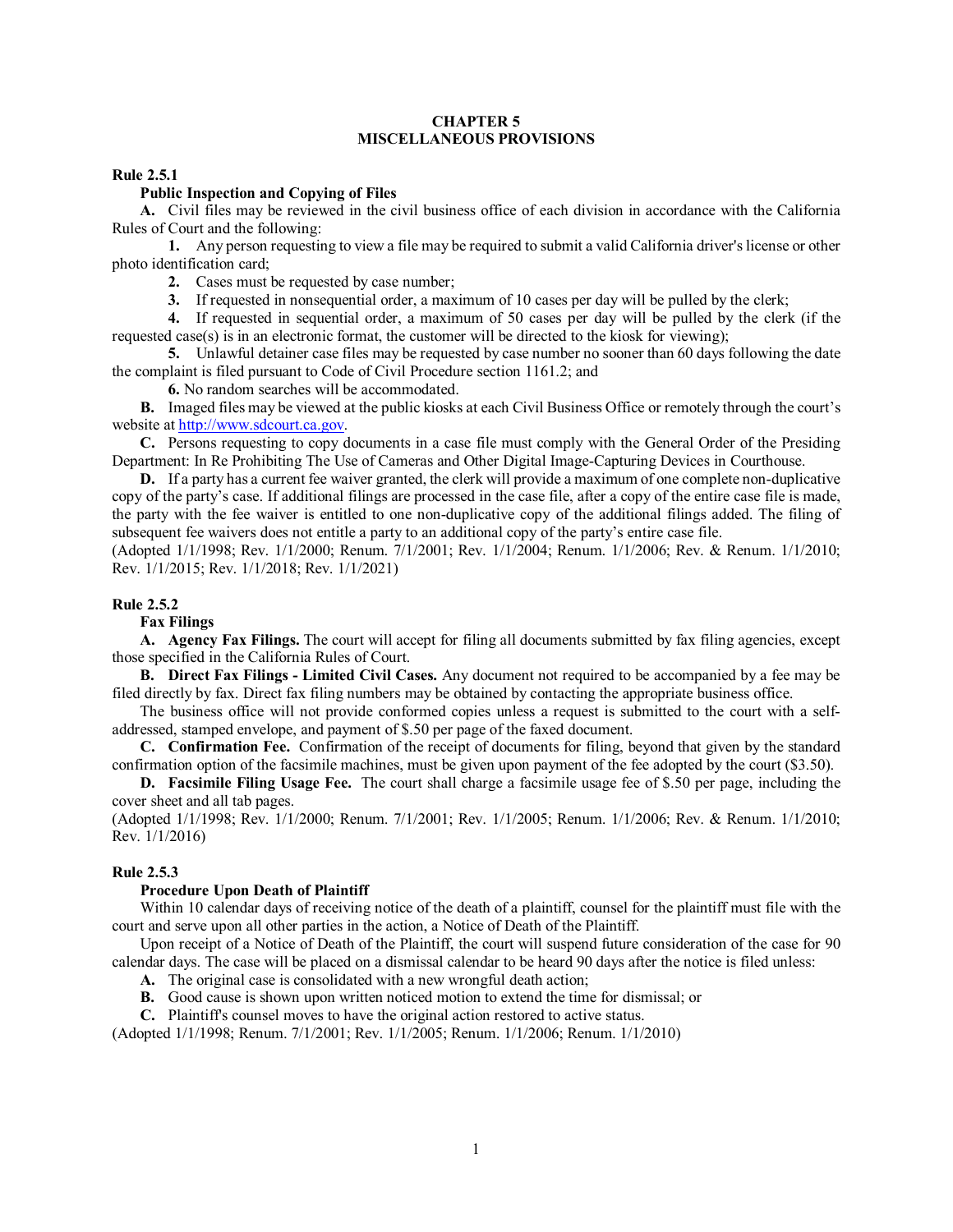# **Rule 2.5.4**

### **Receivers**

The court may appoint a receiver pursuant to statute or in conformance with equity practice. Appointment of a receiver may be made either by order after a show cause hearing, by order after a noticed motion for appointment of a receiver, or by ex parte order for appointment of a receiver.

Ex parte appointment of a receiver is a drastic remedy used only with extreme caution in cases of great emergency when it is shown that the party seeking appointment of a receiver will suffer irreparable harm before a noticed hearing can be held and that no less drastic remedy, such as a temporary restraining order, will prevent the threatened harm. Appointment of a receiver ex parte is contingent upon the filing of an applicant's bond (Code Civ. Proc., § 566) and a receiver's bond (Code Civ. Proc., § 567). The receiver's bond will be fixed in an amount sufficient to cover the value of transferable personal property and cash which the receiver may possess at any time during the expected period of the receivership. Confirmation of the ex parte appointment of a receiver must be done in conformance with the provisions of the California Rules of Court.

The proposed order appointing a receiver must set forth the powers of the receiver and must designate as precisely as possible what real and personal property will be subject to the receivership estate. The powers of the receiver are limited to those designated by statute and set out in the appointing order. If there is any doubt as to the receiver's authority to take certain action, he or she should petition the court for instructions. The proposed order will also specify the rate of compensation of the receiver.

Employment of counsel by the receiver requires the approval of the court. In this regard, the application must comply with the provisions of the California Rules of Court, rule 3.1180. In addition, the application and the proposed order must set forth the attorney's hourly rate and a good faith estimate of the number of hours the attorney will expend on behalf of the receivership estate.

If the receiver intends to employ a property management company, the proposed order must specify its rate of compensation. If the proposed property management company is affiliated with the receiver, full disclosure of the affiliation must be made to the parties and the court.

Any money collected by the receiver and not expended pursuant to the receiver's duties must be held in the receivership estate until court approval of the receiver's final report and discharge of the receiver, except as otherwise ordered by the court.

The receiver is an agent of the court, not of any party to the litigation. The receiver is neutral, acts for the benefit of all who may have an interest in the receivership property, and holds assets for the court, not the plaintiff.

Accountings filed in receivership proceedings must set forth the beginning and ending dates of the accounting period and contain a summary of income, expenses, and capital outlays on a month-by-month basis. Receiver's fees and administrative expenses, including fees and costs of property managers, accountants and/or attorneys previously authorized by the court must be included in the summary, but separately stated. The summary must be supported by appropriate itemized schedules and evidentiary foundation.

This rule is not an exhaustive treatment of receivership law and procedure. For applicable law, also see Code of Civil Procedure sections 564-570 and the California Rules of Court, rules 3.1175-3.1184.

(Adopted 1/1/1998; Renum. 7/1/2001; Rev. 1/1/2005; Renum. 1/1/2006; Rev. 1/1/2008; Rev. & Renum. 1/1/2010; Rev. 1/1/2016)

## **Rule 2.5.5**

## **Confidentiality Agreements, Protective Orders, Sealed Documents**

It is the policy of the court that confidentiality agreements and protective orders are disfavored and should be recognized and approved by the court only when there is a genuine trade secret or privilege to be protected.

**A.** Requests to approve a confidentiality agreement that involves documents submitted to or filed with the court must be made pursuant to rules 2.550–2.585 of the California Rules of Court.

**B.** To the extent any request to seal court records falls outside the scope of rules 2.550–2.585 of the California Rules of Court and is not covered by a specific statute, rules 2.550–2.585 must be followed as closely as is practicable. (Adopted 1/1/1998; Rev. 1/1/2000; Renum. 7/1/2001; Rev. & Renum. 1/1/2006; Renum. 1/1/2010; Rev. 1/1/2014)

### **Rule 2.5.6**

## **Exhibits: Permissible Filings Defined**

# **A. Permissible Exhibit.**

Absent leave of court, the only acceptable means to file an exhibit in support of a motion or at trial is by e-filing, if available, or a paper filing. Exhibits must be legible and complete, and not require use of another resource to hear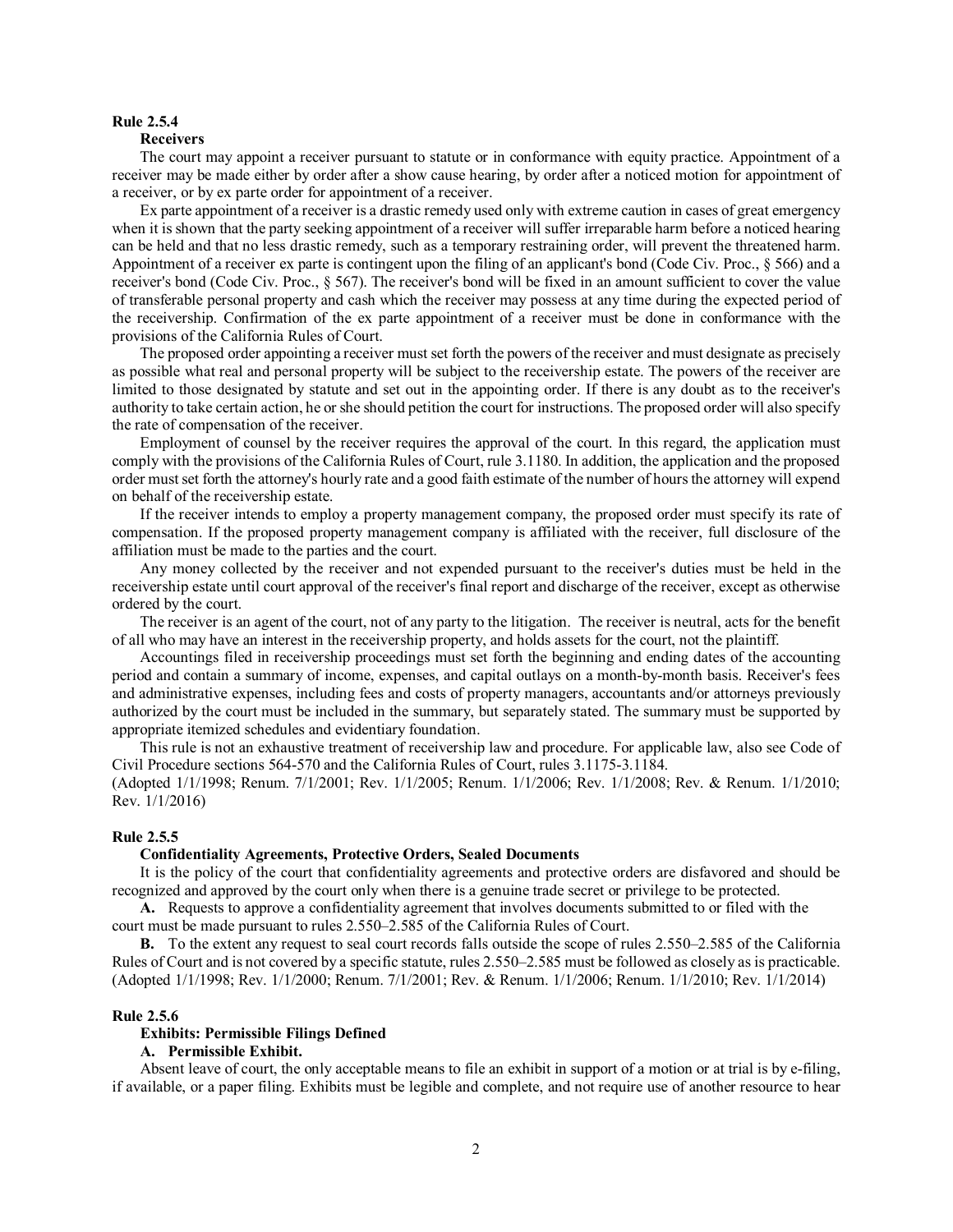or view the exhibit. Compact Discs (CD's), Digital Video Discs (DVD's) and/or other types of digital storage devices are specifically prohibited and are not allowed to be submitted as an exhibit to be filed.

# **B. Recorded or Digital Evidence.**

A party who would like to offer into evidence an electronic sound or sound-and-video recording, or any other type of digital file, in a motion or pleading that is filed with the court must lodge the recorded or digital evidence and file a transcript of the relevant portions sought to be considered by the court as an exhibit. The lodged material must be accompanied by an original notice of lodgment that includes: 1) a numbered listing of all of the items lodged, 2) a brief description of all lodged items, and 3) a copy of the notice of lodgment with the means of return in accordance with California Rules of Court, rule 3.1302(b). (Adopted 1/1/2017; Rev. 1/1/2018)

# **Rule 2.5.7**

## **Depositions**

No deposition may be noticed for taking before the court, or in any room or quarters under the control of the court, without the express approval in writing of the presiding judge.

Any deposition transcript returned to the court may be opened by the clerk at the request of either party, and the clerk will note thereon at whose request it was opened, and file the deposition transcript on the day it was received by the clerk.

(Adopted 1/1/1998; Renum. 7/1/2001; Renum. 1/1/2006; Renum. 1/1/2010)

### **Rule 2.5.8**

# **Telephonic Appearances**

In accordance with the provisions of California Rules of Court, rule 3.670(o), the court designates CourtCall, LLC, as the provider that must be used for telephonic court appearances. A party that intends to appear telephonically for a hearing listed in the rule must provide notice as specified in California Rules of Court, rule 3.670(h). The party must also arrange the appearance with CourtCall, including following any notice requirements and payment of fees as required by CourtCall. Information on arranging an appearance and payment of fees may be obtained directly from CourtCall at (888) 882-6878.

The court may deny a request to appear telephonically and require the parties to appear in person pursuant to California Rules of Court, rule 3.670(h).

(Adopted 1/1/1998; Rev. 1/1/1999; Rev. 1/1/2000; Renum. 7/1/2001; Rev. 1/1/2003; Renum. 1/1/2006; Rev. 1/1/2009; Renum. 1/1/2010; Rev. 1/1/2014)

## **Rule 2.5.9**

**Reserved for future use.**

(Del. 1/1/2010)

## **Rule 2.5.10**

#### **Default Attorney Fee Schedule**

Whenever the obligation sued upon provides for the recovery of a reasonable attorney fee, the fee in each default case may be fixed pursuant to the following schedule:

| <b>PRINCIPAL</b> | FEES           |  |
|------------------|----------------|--|
| <b>AMOUNT</b>    | <b>ALLOWED</b> |  |
| \$0 to \$300     | \$100          |  |
| 301 to 400       | 125            |  |
| 401 to 500       | 150            |  |
| 501 to 700       | 175            |  |
| 701 to 900       | 200            |  |
| 901 to 1,000     | 250            |  |
| 1,001 to 1,500   | 300            |  |
| 1.501 to 2,000   | 375            |  |
| 2,001 to 2,500   | 450            |  |
| 2,501 to 3,000   | 525            |  |
| 3,001 to 3,500   | 600            |  |
| 3,501 to 4,000   | 675            |  |
| 4,001 to 4,500   | 750            |  |